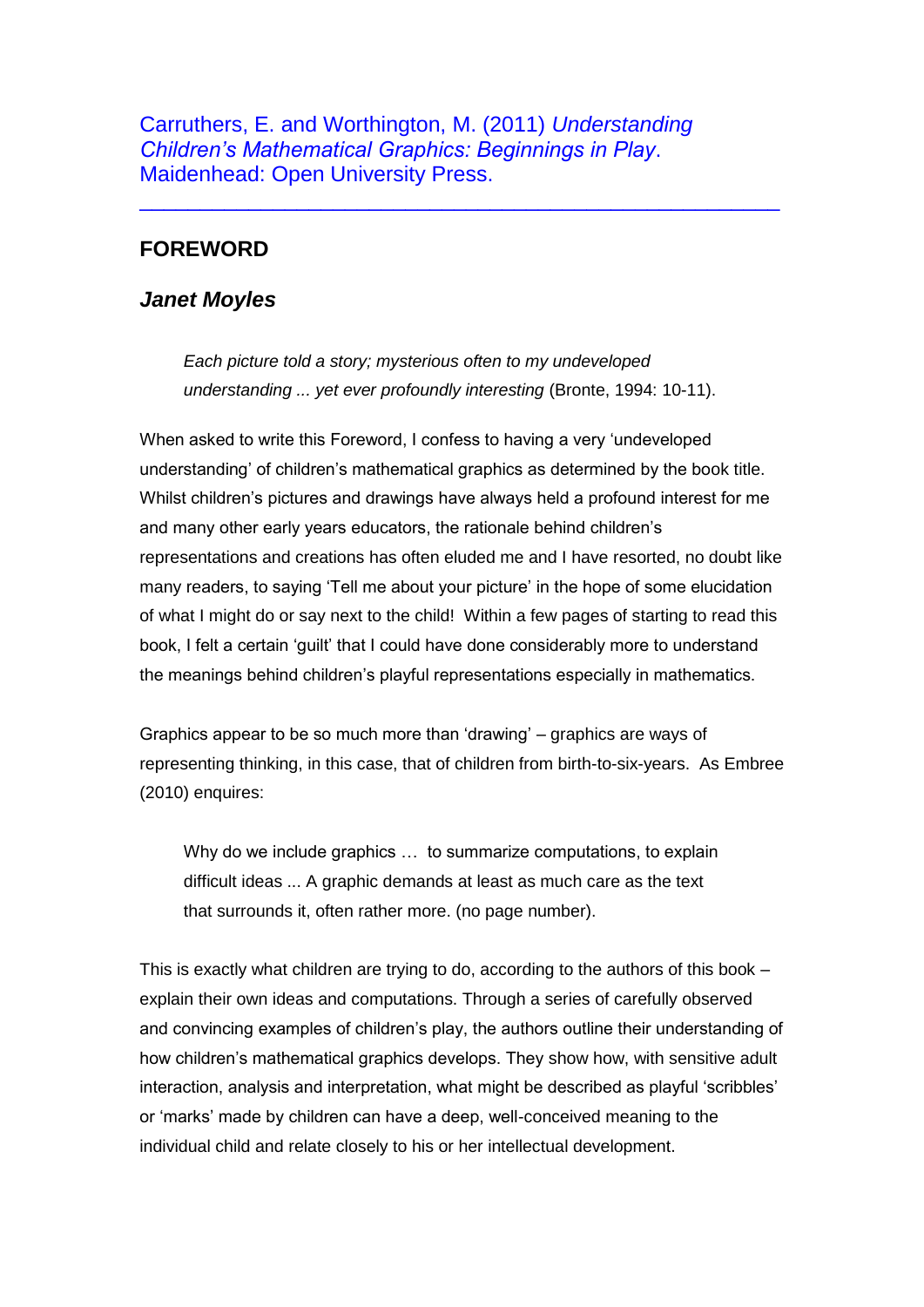The authors make it clear that 'graphics' is so much more than merely an 'outcome'. Graphics in mathematical experiences are part of the processes of maths learning and the whole problem-generating and problem-solving ethos that we try, as educators, to develop in, and for, our learners. Those playful mathematical experiences and challenges which are initiated by the child are likely to be richer and more motivating as well as being a stimulus for children's sense of self-worth, selfconfidence and competence. They are also more likely to ensure that the children's voices are clearly heard amongst the (necessary but sometimes overwhelming) bureaucracy and direction which seem to permeate curriculum and assessment in England especially. 'Child-initiated experiences rely on the child being competent and knowledgeable about their own needs and choices' (Moyles, 2008: 33), a point also stressed throughout the chapters of this book.

The emphasis we, as educators, tend to put on 'outcomes' of maths and other 'work' for children, can militate against them developing their own deeper cognition and indicate that adults are sometimes working against the children's understanding rather than extending it. Practice, as explained in this book, should be geared towards adults' waiting, really listening to children, and, in so doing, thoroughly understanding what children can already achieve in mathematical thinking through their representations, leading to knowledge of how to extend their learning. Superb examples proliferate in this book which will effectively support playful pedagogies (Moyles, 2010).

The importance of appropriate pedagogies and the building of environments that support children's mathematical thinking are key factors in determining success for educators and children. The adults' roles – and their reflection on those roles and provision for learning (Moyles, 2010) – cannot be overstated, especially in observing and planning for spontaneous mathematical opportunities for learning, both of which are richly expressed in Elizabeth Carruthers' and Maulfry Worthington's writing. As Goouch 2010) asserts:

To accompany children in their play is a sophisticated role that can be achieved only by those who know and understand children, who are able to allow the sometimes complex intentions of children at play to take precedence and who will demonstrate respect for such intentionality (p.55-56).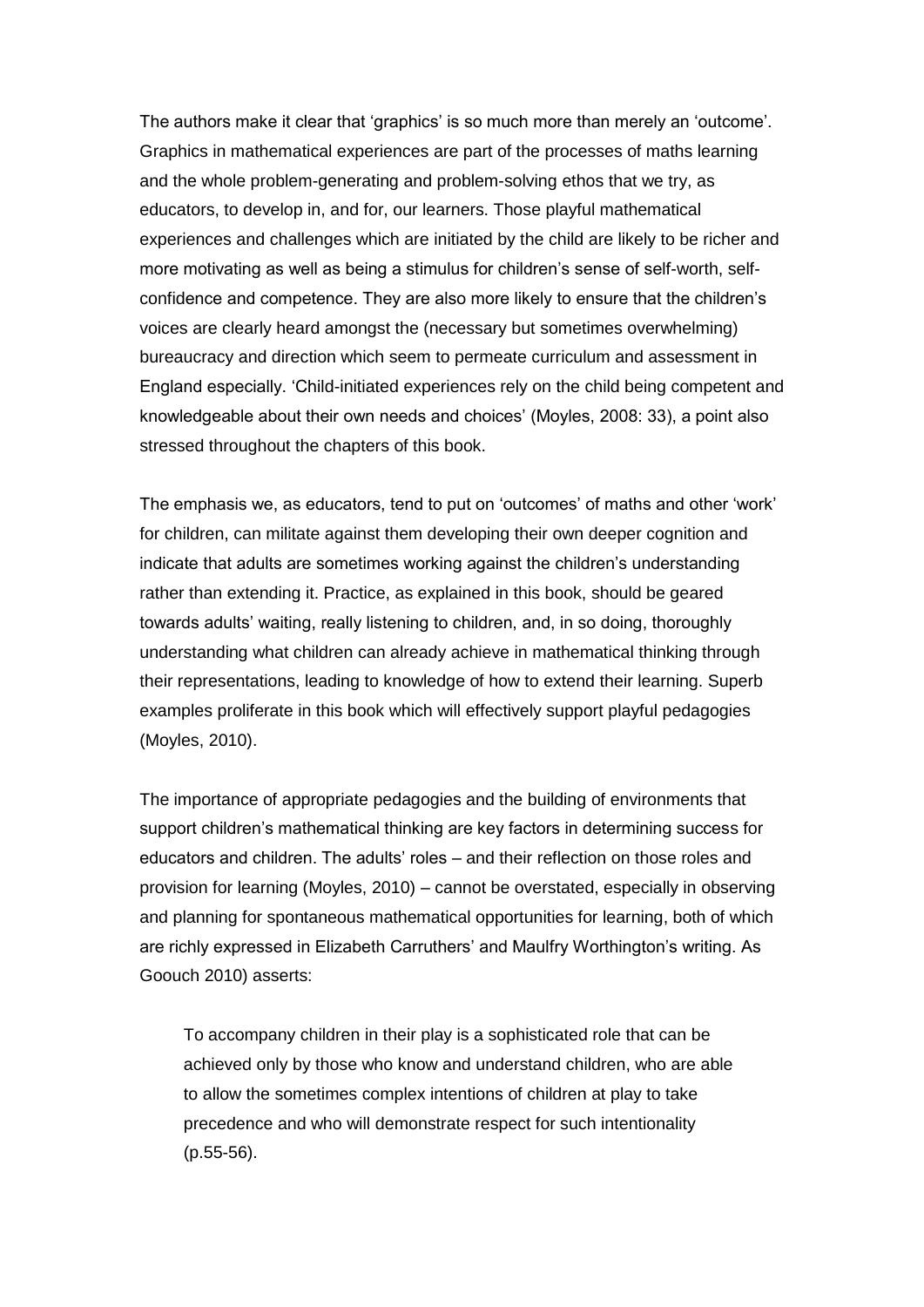The emphasis on the 'intentionality' of young children's graphics is an excellent point for readers to appreciate given that children's actions sometimes defy adult logic! Children are not merely making marks but more often than not have logical intentions behind the shapes, forms and lines they represent. It is up to the adults to interpret, alongside the children, what are their deeper intentions and meanings, sharing power and knowledge and achieving success and motivation in mathematics.

The close links between children's mathematical graphics and algebra and trigonometry are undisputable and whilst it may seem that young children are still a world away from needing that level of mathematical understanding, it is clear in this book that they start at a very early age instinctively to develop these complex ideas. Aside from children, the book will really make readers explore the concept of mathematics and graphics as a personal understanding of a complex system which children – if freed from directive teaching – can readily use to make sense of maths for themselves.

One cannot fail to be enamoured throughout this book by the thoroughness of the arguments and examples put forward by the authors as well as the way in which the writing is totally embedded in children and their daily graphical/mathematical experiences. The taxonomy of mathematical graphics developed by the authors over several years from many meticulous observations will effectively enable early years educators to sustain children's mathematical learning and understand for themselves how development and progress occurs. If you struggle to teach maths and are concerned about 'written' evidence, then you will appreciate the comprehensive coverage of the issues surrounding maths teaching to young children, especially the birth-to-threes. Even those who are already keen and skilled early years maths teachers will enhance their own learning and practice substantially through absorbing the contents of this book.

Returning to the beginning and the Charlotte Bronte quote, the many examples of children's graphical representations contained in this excellent book have certainly proved 'profoundly interesting', have unravelled the 'mysterious' and enabled me to develop my very 'undeveloped understanding' of this area. The many illustrations of children's mathematical graphics tell their own story as is illustrated in the oft-quoted saying: 'A picture [in this case a *graphic*] is worth a thousand words' (unknown origin). As very young children often cannot express what they mean in words, our recourse, as educators, must be towards their graphics and other representations.